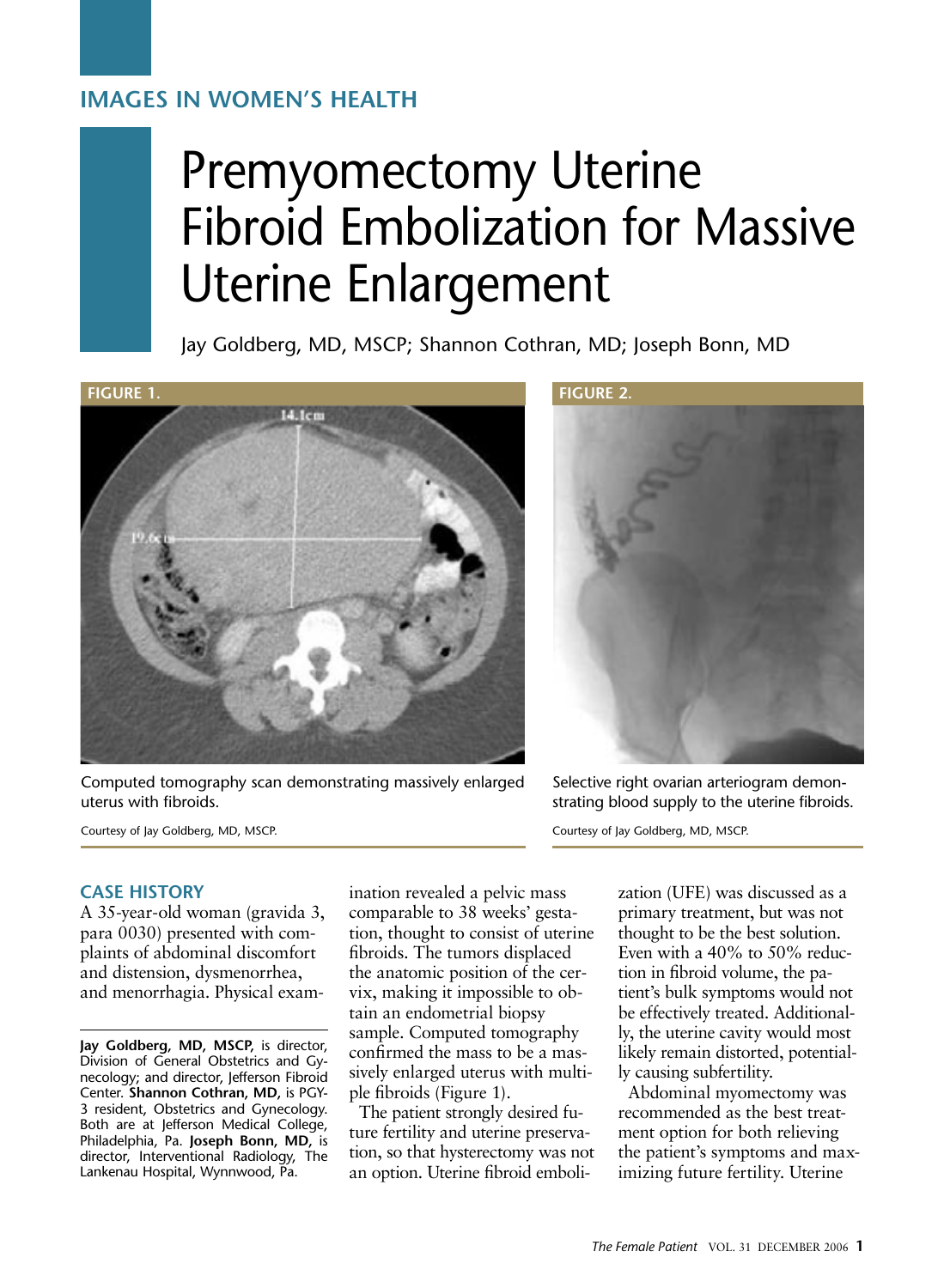### **IMAGES IN WOMEN'S HEALTH**

#### **FIGURE 3, 4.**



Demarcated, devascularized areas following premyomectomy uterine fibroid embolization.

Courtesy of Jay Goldberg, MD, MSCP.

curettage was recommended at the time of myomectomy to rule out endometrial pathology. The patient refused preoperative treatment with a gonadotropin-releasing hormone agonist due to the potential antiestrogenic side effects. Premyomectomy UFE was then considered and accepted by the patient as a means of decreasing the operative risk of hemorrhage by reducing uterine volume and vascularity.

Uterine fibroid embolization was performed via a 4-Fr sheath in the right femoral artery. Coaxial catherization with a 3-Fr catheter permitted selective delivery of 500- to 700-mcm acrylic microspheres into the right uterine artery and 500- to 700-mcm, 700- to 900-mcm, and 900- to 1,200-mcm microspheres into the left uterine artery under fluoroscopic guidance until stasis of flow was achieved. No reflux of embolic material was noted from either uterine artery. Abdominal aortography revealed an enlarged right ovarian artery originating from an

accessory right renal artery, which was selectively catheterized and injected with contrast material for diagnostic arteriography (Figure 2).

One month later, the patient underwent abdominal myomectomy via a midline skin incision. Post-UFE, the initially 38-weeksized uterus had decreased to a 34-week-sized, irregularly shaped uterus with numerous degenerating fibroids (Figures 3, 4). Eleven fibroids were removed. Endometrial curettage was performed when the endometrial canal was entered abdominally. The total blood loss was only 200 mL during the uncomplicated, 2-hour procedure. The patient was discharged on the second postoperative day, and experienced no complications. As transmural incisions were made during the myomectomy, cesarean delivery was recommended to the patient for future pregnancies. The pathology report stated that the specimen consisted of 2,219-g, infracted, smooth-muscle tumors with foreign material in the

blood vessels, consistent with prior UFE.

## **DISCUSSION**

Uterine fibroid embolization is an increasingly popular, safe, and effective primary treatment for uterine fibroids. One prospective, multicenter study observed post-UFE reductions in median uterine volume and dominant fibroid volume of 35% and 42%, respectively, with 91% of patients expressing satisfaction with the procedure.<sup>1</sup> Overall, the complication rate for UFE is also lower than that for hysterectomy or myomectomy, with a shorter convalescence.<sup>2</sup>

With UFE alone as a primary treatment, patients with massively enlarged uteri (> 20 weeks' gestation in size) may not achieve satisfactory relief of bulk symptoms based on the probable rate of shrinkage.1 Additionally, the subgroup of women with massively enlarged uteri who also desire future fertility are better served with myomectomy to correct uterine cavity distortion